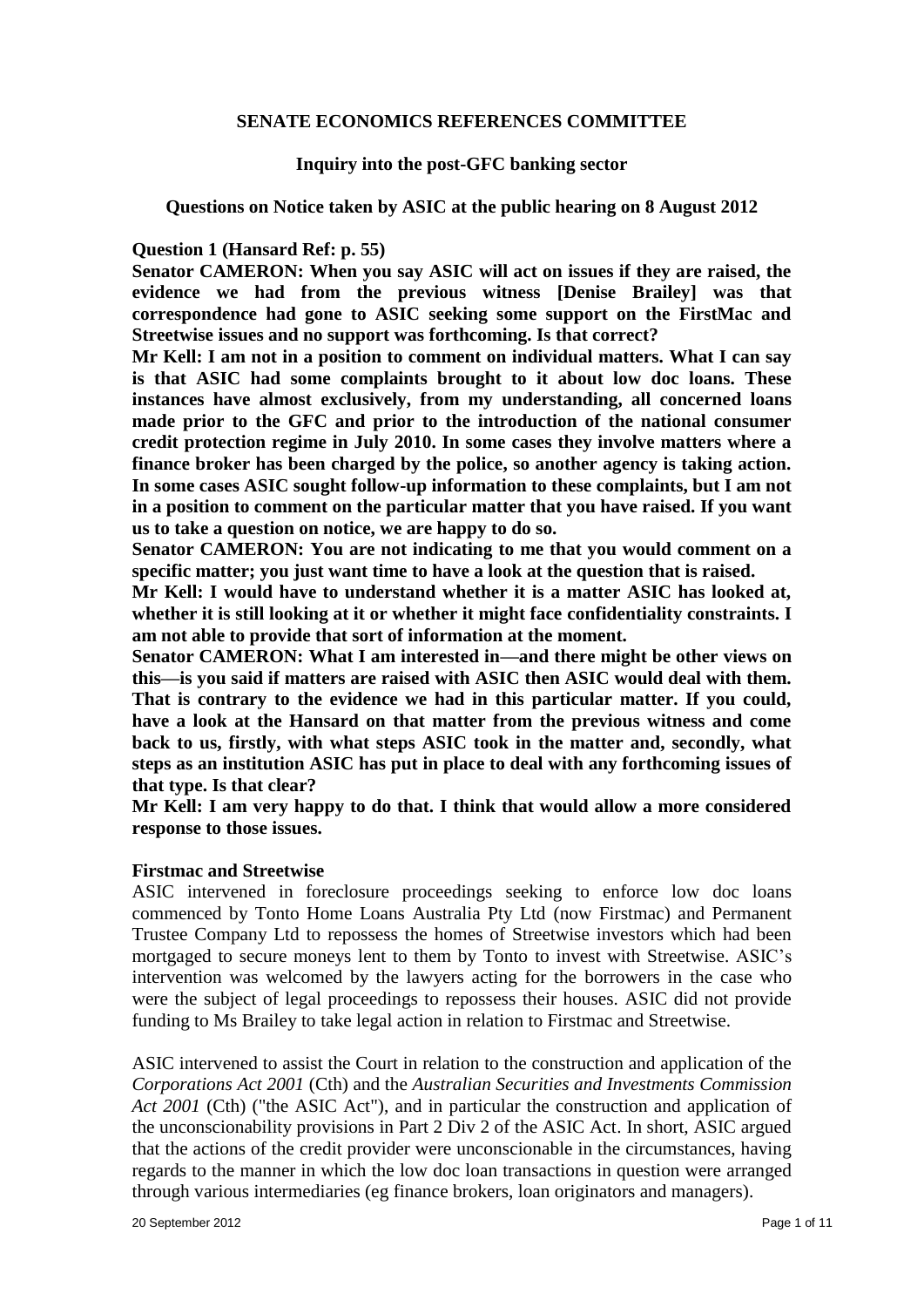ASIC's intervention involved appearances before the NSW Supreme Court in 2009, the NSW Court of Appeal in 2011 and the High Court in 2012. The High Court refused Firstmac's application for special leave to appeal the decision of the NSW Court of Appeal. As a result the decision of the NSW Court of Appeal stands which found that:

- Streetwise (the finance broker) was not the agent of the lender and the lender's conduct would therefore not be unconscionable under the ASIC Act; and
- the contracts were unjust under the *Contracts Review Act 1980 (NSW)* and relief was granted to the borrowers in accordance with their specific circumstances to avoid the relevant unjustness.

It is noted that the Full Court of the NSW Court of Appeal, in its decision on costs handed down on 9 May 2012 stated that, "*... without the slightest intended disrespect to counsel for the respondents to the appeals, the presence of ASIC was of great assistance in the conduct of the appeals.*"

For more information on ASIC's intervention in these proceedings, see media releases 09-39AD, 09-169AD and 11-314AD.

ASIC separately pursued enforcement action against Kovelan Bangaru of the Streetwise group of companies, resulting in Mr Bangaru being extradited from the US, convicted of fraud in 2010 and sentenced to a term of imprisonment of 8 years and 6 months (for more information see media releases 05-240, 07-98, 08-114, 10-181AD and 10- 272AD). The NSW Court of Criminal Appeal recently dismissed Mr Bangaru's appeal of both the conviction and the sentence.

# **Unconscionability**

The courts have set a high bar for establishing unconscionability. Generally each decision turns on the particular facts of each transaction and often the court's decision is based on a combination of several factors (see for example "Knowledge and neglect in asset based lending: When is it unconscionable or unjust to lend to a borrower who cannot repay?" by Dr Jeannie Paterson (2009) 20 Journal of Banking and Finance Law and Practice 18 or "Asset Lending and the improvident borrower" by Lee Aitken (2012) 86 Australian Law Journal 134.) Generally, there is a lower threshold for establishing that a loan was unjust.

In determining whether a transaction is unconscionable the courts look to whether the borrower is under a special disability or disadvantage (such as poor English language comprehension or infirmity of mind or body) and if the lender had sufficient knowledge of this to make the lender's conduct, in acting to its own advantage in the circumstances, unconscionable. However, there is no set definition of what constitutes a special disadvantage.

In *Tarzia v National Australia Bank Ltd[1996] ANZ ConvR 379*, the Federal Court found that: "...[it] cannot be the position that a combination of ignorance of English, age and lack of business experience necessarily puts a person at a special disadvantage in dealings with a bank on a guarantee. For one thing, the description presumably covers a great number of astute and capable Australians. Age itself does not raise a presumption of weakness. The same may be said of their ethnicity and fluency in English. Such factors may contribute to a relevant disadvantage in some people, and not in others."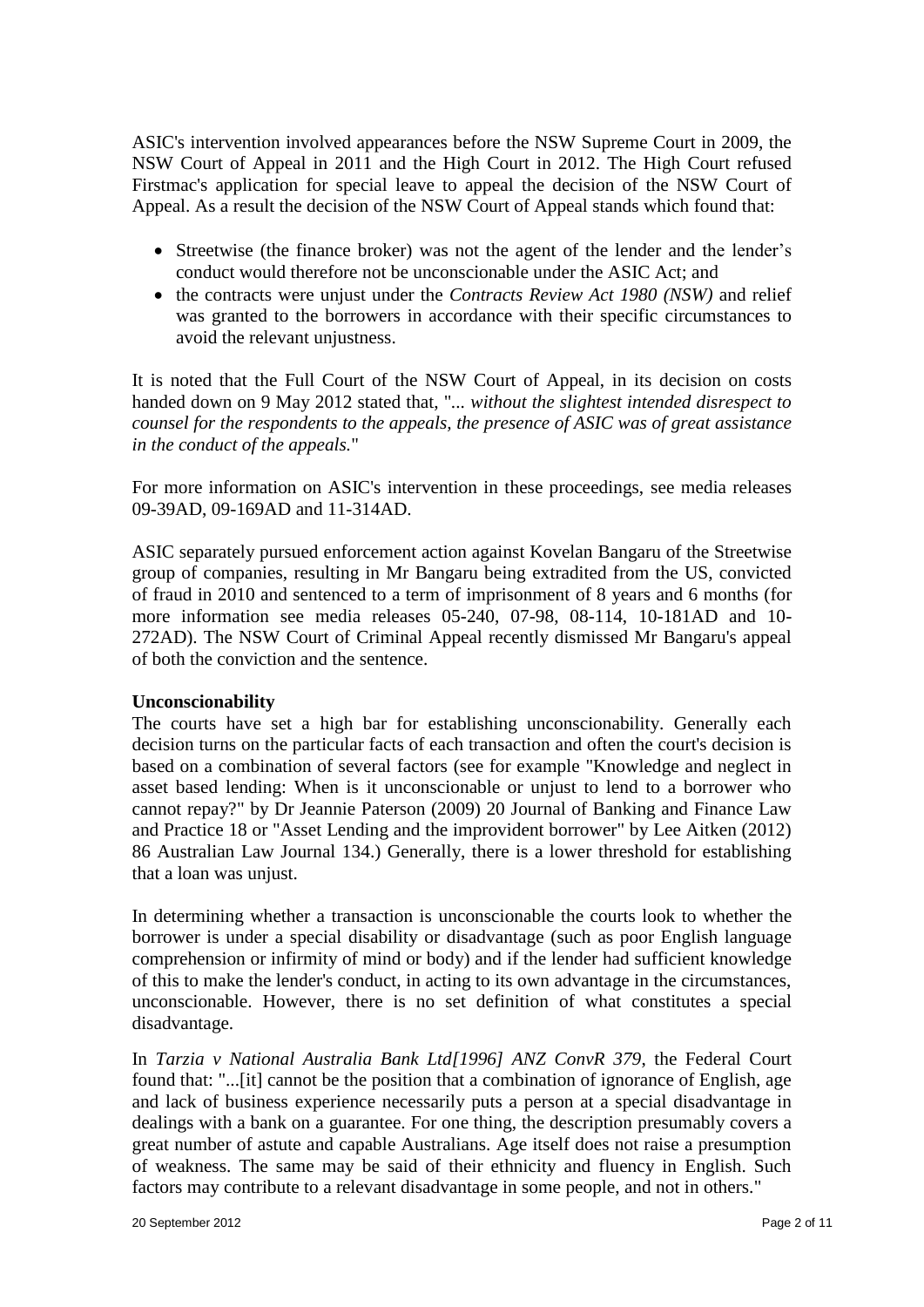It is more difficult to establish unconscionability where a broker is involved. This is because the lender typically deals with the broker and may not have any direct contact with the borrower. In these circumstances it is difficult to establish that the lender has sufficient knowledge of the borrower's special circumstances. As the courts generally view brokers as agents of the borrower, rather than the lender, the knowledge of a broker cannot necessarily be imputed to a lender.

While the effect of a loan being unconscionable is usually that the transaction be varied or set aside, it would be rare for a borrower to enjoy the benefit of a loan without any obligation to repay. See for example, in *Perpetual Trustees Victoria Ltd v Ford* (2008) 70 NSWLR.

Details of some actions taken by ASIC in relation to the unconscionable conduct provisions of the ASIC Act are outlined in our response to question 2.

# **Responsible Lending Obligations**

From 1 July 2010 the *National Consumer Credit Protection Act 2009* (the National Credit Act) introduced a number of additional statutory requirements for both lenders and finance brokers, including licensing requirements (including the need to be a member of an ASIC approved external dispute resolution scheme) and responsible lending obligations.

The responsible lending obligations require finance brokers and credit providers to make reasonable enquiries into and verification of a consumer's financial position prior to the provision of credit. Before providing credit, or suggesting that a consumer apply for a loan, credit licensees must undertake an assessment as to whether the consumer will be able to comply with the financial obligations under the credit contract, or could only comply with substantial hardship. It is presumed that if a consumer will only be able to comply with their financial obligations under the credit contract by selling their principal place of residence, then the consumer could only comply with those obligations with substantial hardship, unless the contrary is established. Credit providers are prohibited from providing credit if it is likely that the consumer would be unable to comply with their financial obligations under the contract, or could only comply with financial hardship.

The responsible lending obligations in the National Credit Act provide a more explicit regulatory framework around what credit providers and intermediaries (including finance brokers) must do before providing credit, as compared to the general prohibition on unconscionable conduct in the ASIC Act. As such, these responsible lending obligations have significantly increased the level of protection for borrowers.

# **Residential Property Investment**

To the extent that a consumer's inability to repay a loan arises from non-performance of an investment in residential property, it should be noted that advice on direct investment in residential property is not regulated as a financial product under the *Corporations Act 2001* or the *ASIC Act*.

The states and territories have primary responsibility for the regulation of real estate transactions. Although the National Credit Code has been extended to cover loans entered into from 1 July 2010 for investment in residential property, it does not regulate advice about direct investment in residential property.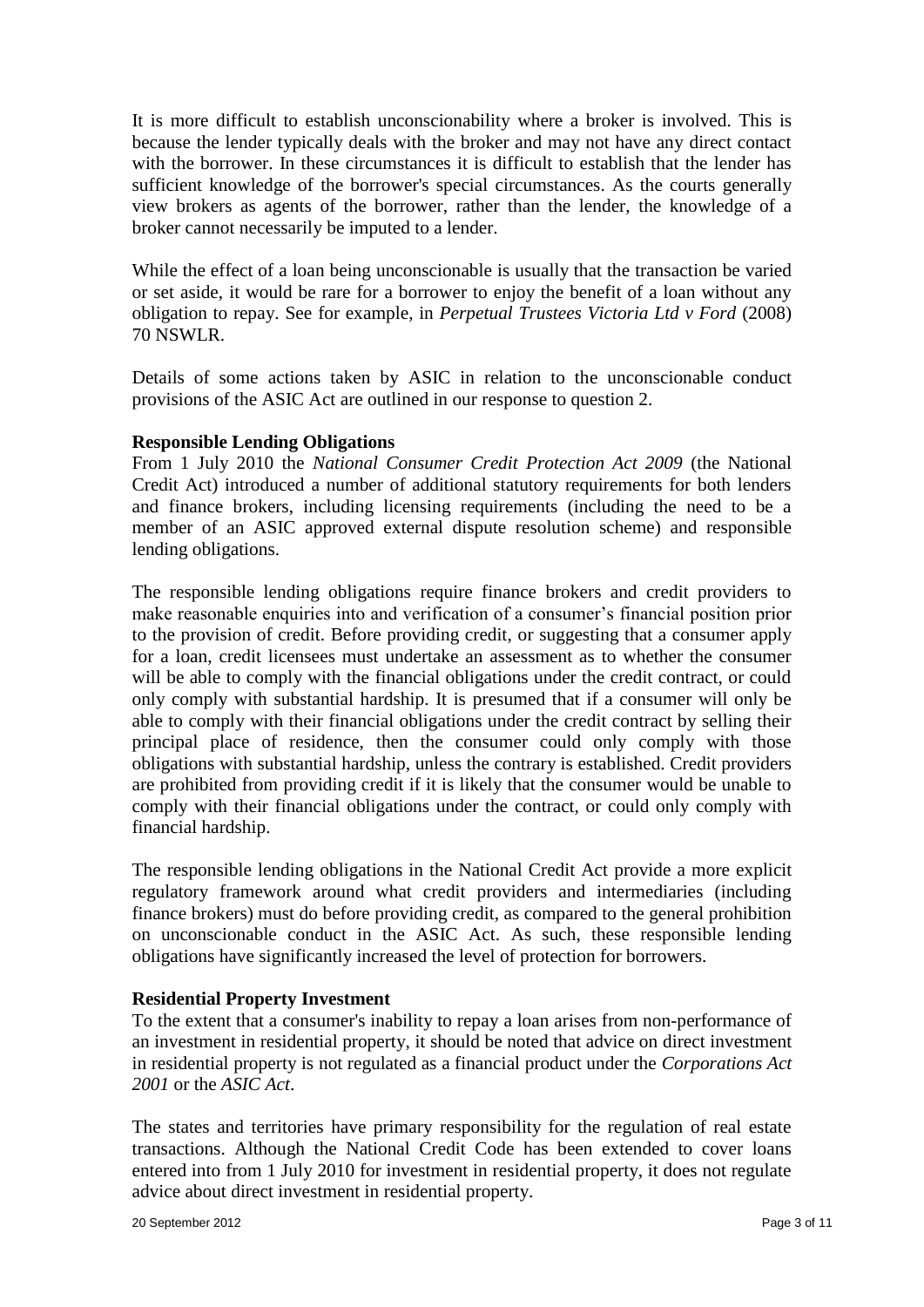#### **Question 2 (Hansard Ref: pp. 55-56)**

**Senator CAMERON: What the constituent raised with me was they had been advised by a relationship manager, an assistant manager of the bank at Forster and the financial planner northern region on some financial transactions they were going to take out. To make a long story short, they borrowed \$2 million on this advice. They are saying that there were bullying tactics, high-pressure tactics; they had their funds all go into debt reduction; they were asked to sign blank documents; they were told not to date documents; they were advised that they could not change any of the conditions they were not happy with, were told 'just sign them and the bank would fix them up'. The bank told them that if they did not sign the documents that the bank would bundle the file up and send it to Melbourne and then they could deal with Melbourne but would not get as good a result. The proposition is that it was common. The allegation from my constituent is that it was common for the ANZ Bank to send blank documents to them to sign and then they would be filled in later. I am not trying to justify people signing blank documents but this seems to me to be to be consistent with the type of behaviour that the consumers group, the Banking and Finance Consumer Support Association, described in their evidence. Does ASIC receive complaints of this type about the Australian banking system?** 

**Mr Kell: Not in any significant numbers. ASIC does hear these types of allegations occasionally raised in public. It needs further information to pursue action than those sorts of general descriptions you have just provided. If ASIC is to take an action it needs specific evidence and that is not always forthcoming. No, ASIC does not have widespread evidence presented to it of some kind of systemic criminality of that sort, if that is how you characterise it, in the Australian banking system. Senator CAMERON: No, I do not think I said systemic.** 

**Mr Kell: In some ways I think that is what you are suggesting. Is ASIC getting a lot of complaints about that across different banks, across different areas of that** 

**sort of systemic behaviour? The answer to that is no.** 

**Senator CAMERON: Whether it is systemic or not, the behaviour is not behaviour that ASIC would tolerate in one incident if it was correct, would it? What role would ASIC play in these types of allegations?** 

**Mr Kell: It is difficult to comment without further information. ASIC does take action—and I can give you examples—against lenders and brokers that engage in unconscionable conduct. There was a case this year involving the Australian Lending Centre. I would be happy to run you through that. It demonstrates where ASIC does take action when brokers have sought to engage in actions that are significantly detrimental to their clients and that is exactly the sort of thing ASIC will take up if it comes across it.**

**Senator CAMERON: We would be happy to receive some documentation on that rather than spend much more time on that issue.**

ASIC assesses all reports of misconduct from the public for potential breaches of legislation it administers.

#### **ASIC's work before 1 July 2010**

Before 1 July 2010, the States and Territories had primary responsibility for the regulation of consumer credit under the Uniform Consumer Credit Code (UCCC). At that time, ASIC had a more limited role in relation to the regulation of credit through the prohibitions on unconscionable conduct and misleading and deceptive conduct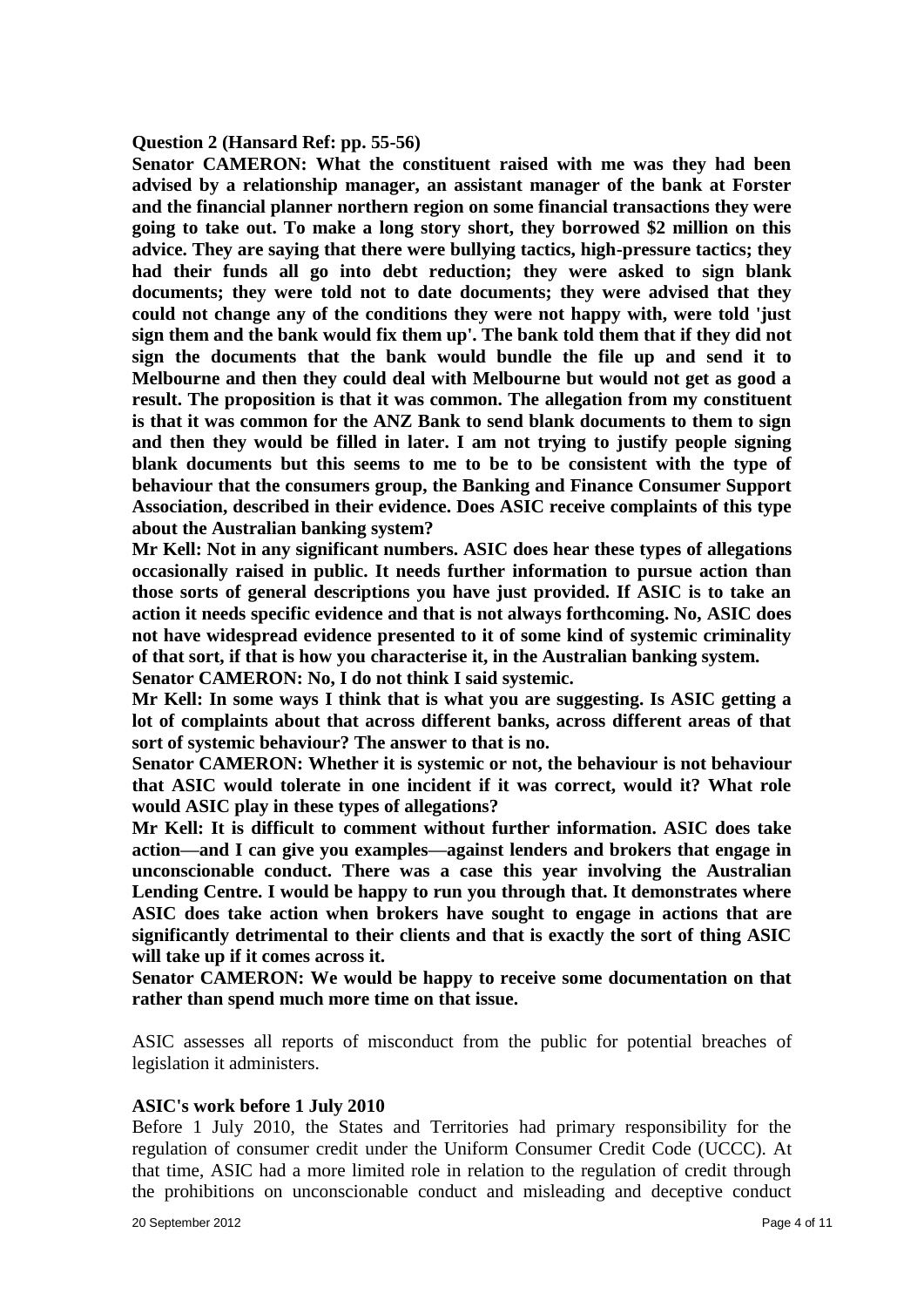contained in the ASIC Act. As noted in our response to question 1, there are also a number of legal complexities in cases concerning unconscionable conduct. Nevertheless ASIC was active in the industry during that period.

While not the primary regulator of consumer credit, ASIC identified risks related to low doc loans arranged by finance brokers on the fringe of the market in its 2008 Report *Protecting Wealth in the Family Home: An examination of refinancing in response to mortgage stress*. This report was referred to in the Government's 2008 green paper setting out options for Commonwealth regulation of consumer credit and subsequently informed the Government's development of the responsible lending requirements in the National Credit Act which commenced in July 2010.

In addition, ASIC did previously take enforcement action under the ASIC Act in relation to unconscionable conduct and misleading and deceptive conduct. Below are some examples of this enforcement activity.

# **Australian Lending Centre**

In 2010, ASIC commenced proceedings in the Federal Court of Australia against Australian Lending Centre Pty Ltd (ALC), Sydney Lending Centre Pty Ltd (SLC), and Christopher John Riotto in relation to loans brokered to five clients between 2005 and 2008. ASIC also brought proceedings against a lending company also controlled by Riotto, AMR Investments Pty Ltd (AMR), alleging that it engaged in unconscionable conduct in relation to the loans.

On 3 February 2012, the Court found that in four of the five cases, the companies engaged in unconscionable conduct by having clients sign broking contracts for business loans when they knew that they wanted personal loans. The Court also found that on two occasions, the companies engaged in misleading or deceptive conduct by representing to lenders that the loans were for business purposes. The practical effect of this conduct was to remove important consumer protections provided by the Uniform Consumer Credit Code (UCCC) – which applied at that time.

The Court also found that the loan brokered for one of the clients was unconscionable because it was secured over his house and the relevant broker (ALC) knew that he could not afford to make the repayments. The Court also found that brokering such a loan was, in itself, unconscionable conduct.

In relation to the fifth client, while the Court found that the loan was accurately categorised for a business purpose, the Court nonetheless found that there had been unconscionable conduct because the client, a pensioner, suffered from a clearly identifiable mental disability which the companies exploited by having him sign a broking contract and loan with an interest rate of 5% per month secured over his only asset, his home. The Court also found that the company which made this loan (the related company, AMR) also engaged in unconscionable conduct, and that Riotto was knowingly involved in these contraventions.

The Court granted an injunction restraining future similar conduct and awarded compensation to one of the borrowers.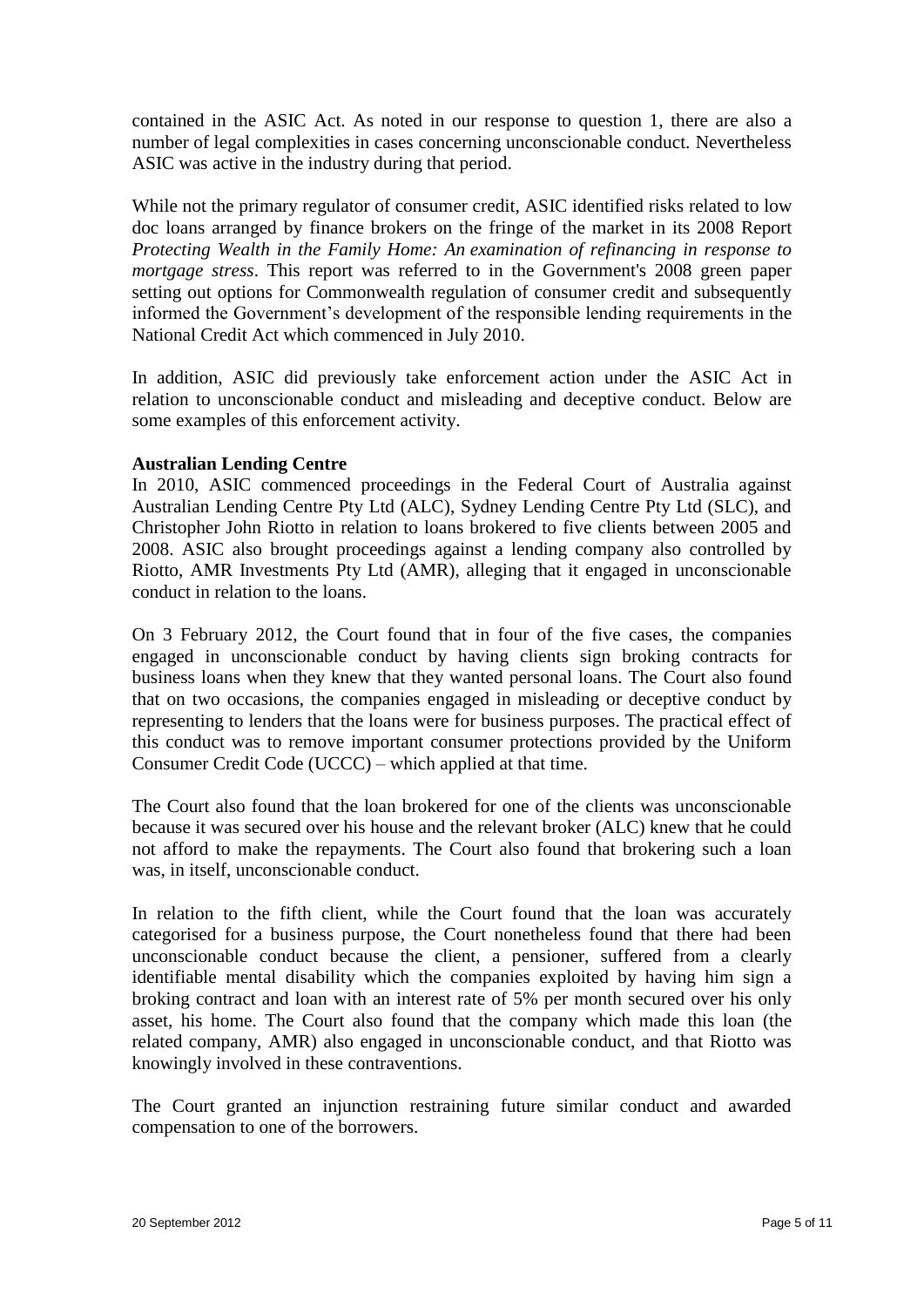Shortly after the decision, the companies and Riotto appealed to the Full Federal Court. However, they have now discontinued the appeal pursuant to a settlement which involved:

- the imposition by ASIC of an additional condition on ALC's Australian credit licence, requiring ALC to appoint an independent compliance expert to conduct reviews of ALC's business over two years; and
- ALC appointing an additional responsible manager to its credit licence.

For more information see media releases 10-112AD, 12-19MR and 12-203MR.

# **Kelvin Skeers**

An early example of ASIC's work in relation to low-doc loans is the action taken in 2006 against Canberra-based mortgage broker Tonadale Pty Ltd and its employee Mr Kelvin Skeers in relation to two low-doc loans Mr Skeers arranged for a client in August 2004 and November 2005. ASIC alleged that Tonadale and Mr Skeers misrepresented:

- to the lender the borrower's financial position in the application forms; and
- to the borrower what would be included in the borrower's loan application forms.

In October 2007 the Federal Court declared that Tonadale and Mr Skeers, had engaged in misleading and deceptive conduct and unconscionable conduct when the loans were arranged and ordered that Tonadale:

- pay compensation to the borrower; and
- establish compliance, education and training programs.

On 28 August 2008 ASIC commenced criminal proceedings against Mr Skeers, alleging that he knowingly used false accountants' letters with the intention of inducing a lender to approve low-doc loans for seven borrowers. Mr Skeers pleaded guilty and on 27 May 2009 was placed on a good behaviour bond for two years upon entering into a recognisance of \$5,000, and was also ordered to perform 240 hours of community service over the next 12 months.

Following his failure to complete the 240 hours community service from his original sentencing, Mr Skeers was resentenced on 1 December 2010 to 15 months imprisonment, to be suspended after serving 5 months weekend detention and entering a 15-month good behaviour bond with a \$2,000 surety.

See media releases 06-373, 08-36, 08-198 and 09-99AD for further information.

# **ASIC's current work**

Since the commencement of the National Credit Act, ASIC has been very active in responding to consumer concerns and seeking to ensure industry compliance through guidance to industry, administration of the licensing framework, surveillance and enforcement action.

From 1 July 2010 to 30 June 2012 ASIC has refused seven applications for credit licences and 722 applications have been withdrawn.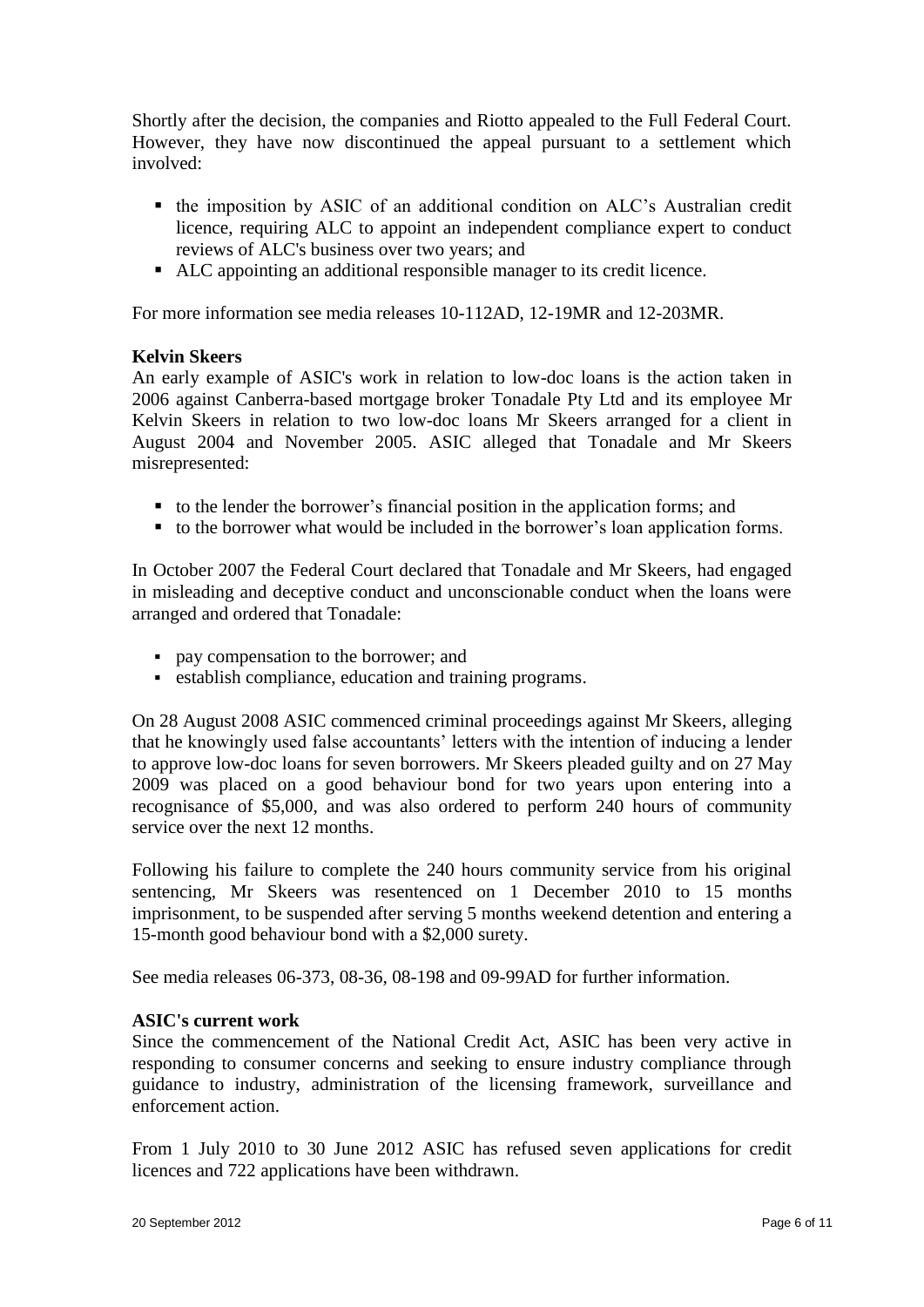In addition, since 1 July 2010 nine persons have been banned from engaging in credit activities, and 14 Australian credit licences have been cancelled. These enforcement actions have been taken for conduct both prior to and after 1 July 2010, including where persons were convicted of fraud. ASIC has 17 current investigations concerning alleged fraud or misconduct relating to information provided by finance brokers in loan applications. In the majority of cases, these matters concern loan applications to ADIs which have been identified and reported by industry.

As noted in our testimony ASIC has not identified widespread evidence of systemic misconduct in the banking sector along the lines suggested by Ms Brailey. In response to previous general allegations made by Ms Brailey ASIC has requested her on a number of occasions to provide ASIC with any additional information and specific evidence of falsification of documents in the banking sector. This evidence has not been forthcoming. Following her testimony to the Committee, ASIC has again requested Ms Brailey to provide any such evidence.

More recently, ASIC has received a number of letters from members of Ms Brailey's Banking and Finance Consumers Support Association, Inc (BFCSA), some of which raise general concerns about low doc loans and call for a Royal Commission, and others which raise concerns about their own loan transactions. However, these letters generally make broad allegations of misconduct and do not contain any specific evidence of the alleged misconduct. We are therefore encouraging these people to provide us with additional information and documents to assist us in assessing the matters.

We also understand that a number of BFCSA's members obtained loans from finance broker Mortgage Miracles. The Western Australian Police has charged Mortgage Miracles' director, Ms Kate Thompson, with fraud offences in relation to her conduct as a mortgage broker and it is understood that a hearing on whether Ms Thompson is fit to stand trial is scheduled to be held on 12 November 2012.

ASIC identified loans promoted as low doc as an area for review, following commencement of the responsible lending obligations, due to potential compliance risks. Our initial report from this review, Report 262 *Review of credit assistance providers' responsible lending conduct, focusing on 'low doc' home loans* was published in November 2011 and can be downloaded from our website. This report, which focused on practices in the first six months from the commencement of the National Credit Act, found that finance brokers were generally aware of the new responsible lending obligations, with ongoing enhancements made to their practices and procedures during this period as the industry sought to comply fully with the responsible lending obligations. The report did however identify areas for further improvement in industry practice and made a number of findings in this regard.

ASIC is currently reviewing how credit providers are complying with their responsible lending obligations on loans that are promoted as low doc, and how credit licensees with a large number of representatives are ensuring their compliance with the responsible lending obligations.

Initial data suggests that credit providers' current lending practices are generally tighter than those existing prior to the GFC and that the proportion of home loans which are promoted as low doc has decreased significantly since the introduction of the responsible lending obligations for authorised deposit-taking institutions in January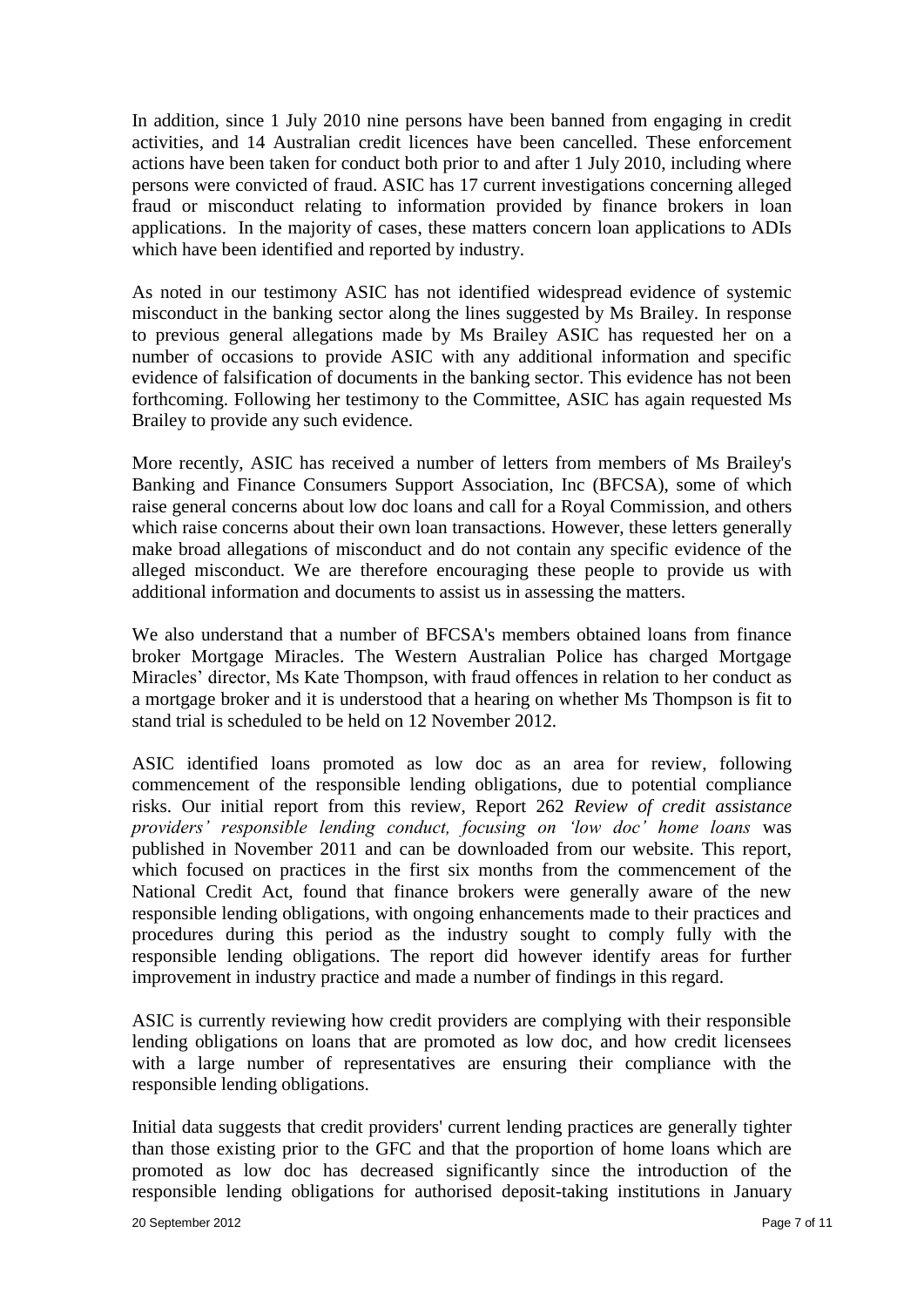2011. Information from these reviews does not support Ms Brailey's claim that the broker channel only sells low doc and no doc loans. Rather, information from these reviews indicates that loans promoted as low doc are generally only a small proportion of loans written by finance brokers and that there is a low level of complaint by borrowers to credit providers alleging falsification of information on loan application forms.

Irrespective of whether loans are promoted as full doc or low doc, the responsible lending obligations under the National Credit Act apply, requiring both finance brokers and credit providers to make reasonable inquiries into and verification of a borrower's financial position. Although different types of inquiry and verification may be used based on a borrower's specific circumstances (eg self-employment), some of the practices common prior to the GFC would not likely satisfy the responsible lending requirements. In this respect *CP178 Advertising credit products and credit services* noted that credit licensees should consider whether claims about no doc type products may be misleading or reflect practices that do not comply with responsible lending obligations.

# **Question 3 (Hansard Ref: p. 56)**

**Senator WILLIAMS: When you say you carefully consider matters that come to ASIC in the way of complaints, I have a lot of problems with that. For four years, complaints went to your office about the infamous Stuart Ariff and the way he was robbing people. Now he is in jail where he belongs. The only reason you acted was because it went to the media. I know people send you emails and complaints. I have taken complaints to you myself. I want to take you through a couple. When a receiver is sent onto a farm—and this is post GFC—does that receiver have the right to sell the grain on that property if the bank does not have a lean on that grain?** 

**Mr Kell: I cannot answer that question right now. I will take that on notice.**

Whether a receiver has a right to sell specific property will depend on the specific provisions of the original charge/mortgage granted by a company and the specific circumstances of any one case.

Receivers generally are very careful to avoid selling property not covered by the security under which they are appointed.

A receiver exercising rights over property to which they have no rights would likely give rise to a civil claim against them personally for trespass and conversion.

If ASIC receives a complaint about the conduct of a receiver, then ASIC would assess the specific circumstances to determine whether to take enforcement action or whether it may be more effective to use other regulatory tools, such as inclusion in our ongoing pro-active practice review program to see if issues of competence or capacity need to be addressed.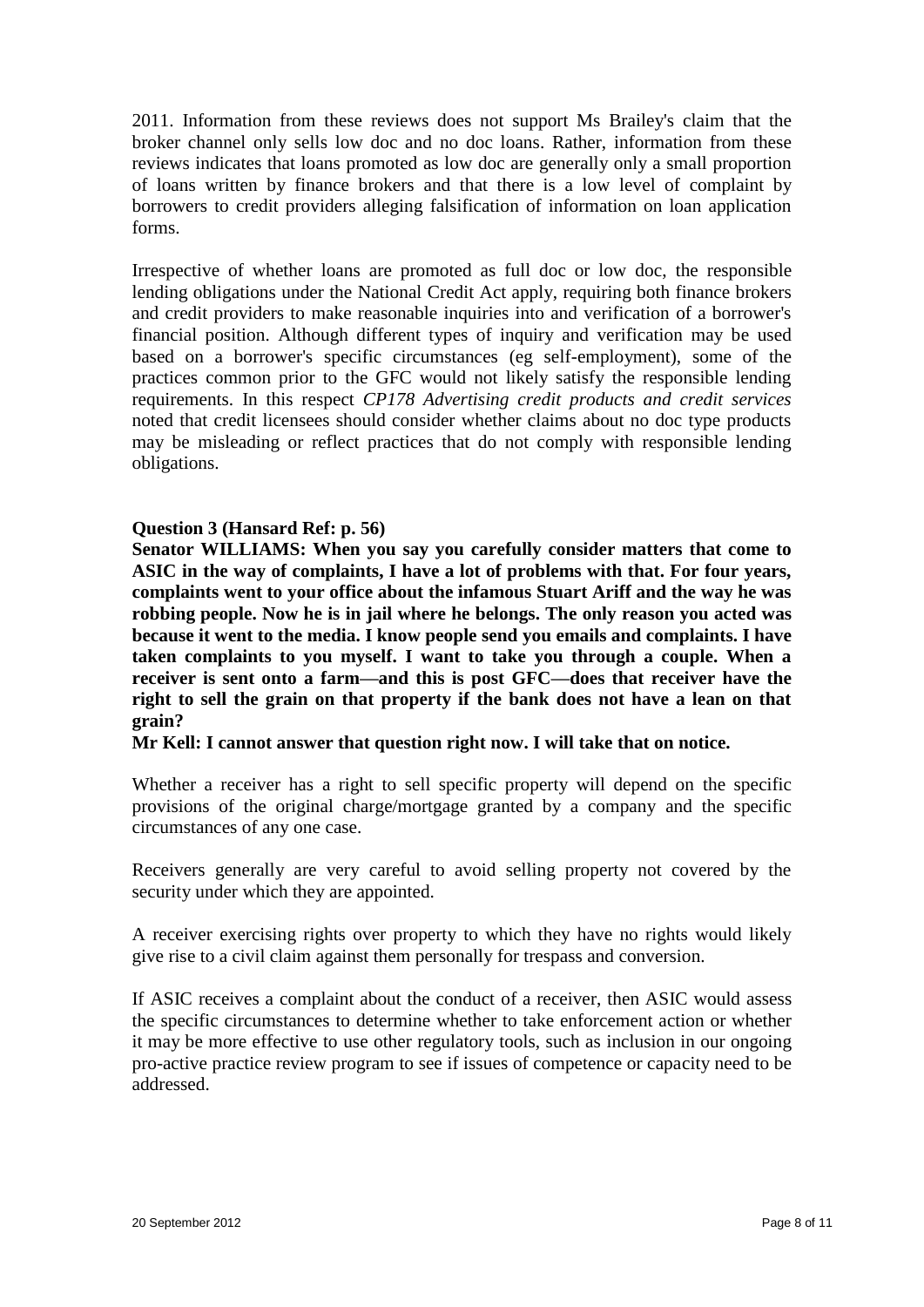**Question 4 (Hansard Ref: p. 58)**

**Senator EGGLESTON: Have you met with any of the submitters who have been to this inquiry, or their representative groups such as the Unhappy Banking group, headed by Geoff Shannon?** 

**Mr Kell: My understanding is that we have received complaints from some of those individuals. As to whether we have met with them directly, I would have to check. I would have to check as to the nature of our communication with them.** 

**Senator EGGLESTON: It would help for the information of the committee if you could give a list of the names and the individuals and the numbers.**

Geoff Shannon met two ASIC staff members in person at ASIC's Brisbane office on 3 April 2012. As far as is known, ASIC staff have not met with any of the other submitters to the inquiry, or any of their representative groups. ASIC's communication with reporters of misconduct is normally by mail, email, or telephone.

ASIC has received seven reports of misconduct from persons who have made submissions to the Inquiry that raise concerns similar to those raised by members of the Unhappy Banking group. This number is higher than the four matters previously reported to the Committee as it includes reports of misconduct by parties other than Bankwest, such as the external administrators of companies, as well as a report of misconduct by Bankwest which had not previously been identified as raising similar concerns.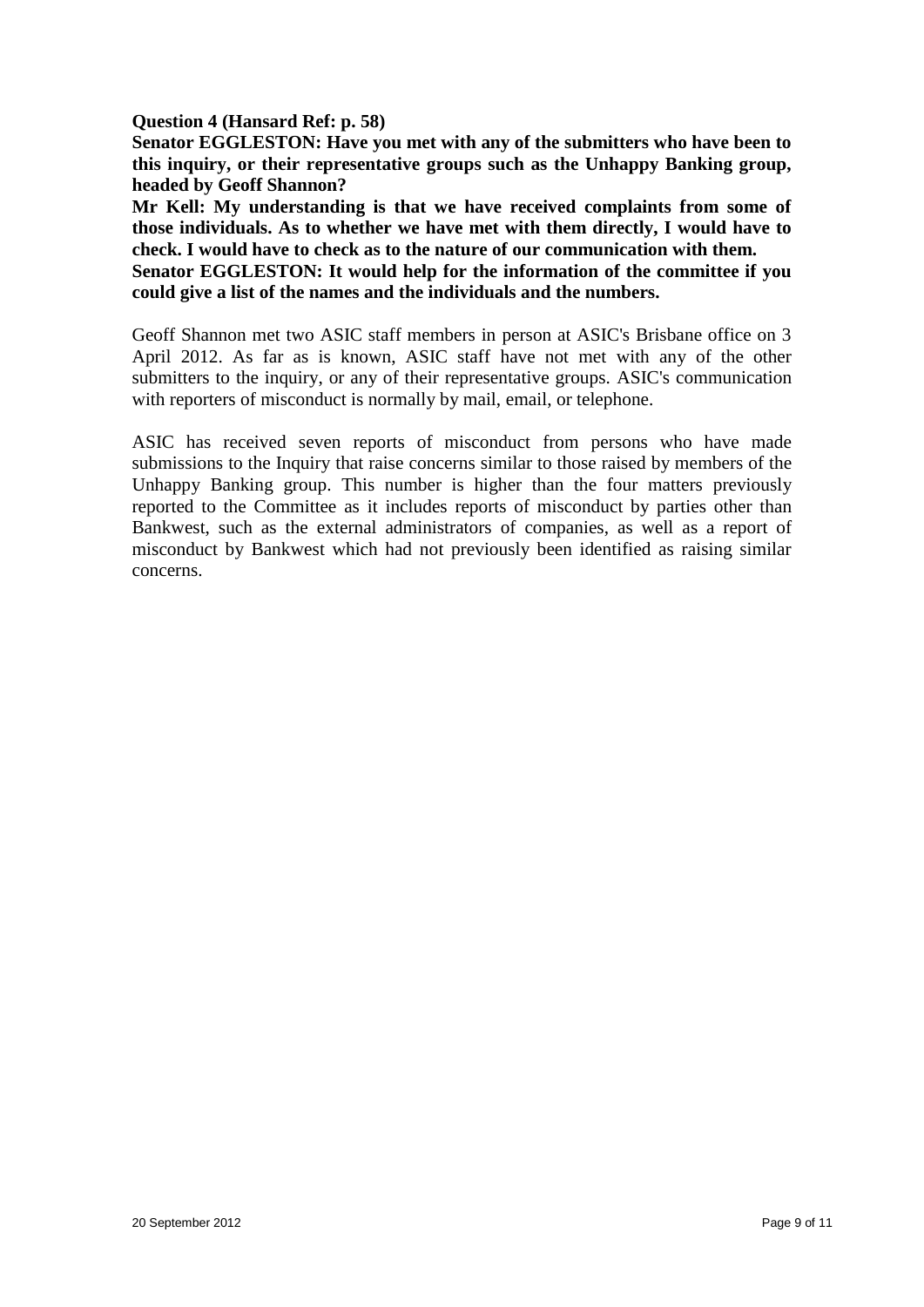**Other questions raised at the hearing but not listed on the Committee's notification letter dated 17 August 2012**

### **Question 5 (Hansard Ref: p. 56)**

**Senator WILLIAMS: On the Bankwest problems, a receiver was sent in to a hotel and sold up two hotels. The bank was paid in full, about \$24 million, and a receiver was paid in full, and \$1 million was left over. The bank would not give the million dollars back to the bloke who owned the pubs because that bloke was suing Bankwest. The bank said they are going to keep the million dollars to pay their legal fees in the situation with the bloke who is suing them. Is that acceptable practice? When someone is cleaned up and everyone has their money, shouldn't anything that is left over go back to the owner of the assets, when all creditors have been paid and the receiver has left the operation?** 

The answer to this question will depend on the application of the appropriate State or Territory law (examples being the Conveyancing Act, Transfer of Land Act or Real Property Act), general common law principles and on the individual circumstances of each case (including by reference to mortgage documents, the nature of the dispute and so forth).

Mortgagees and receivers ought to ensure that proceeds are properly distributed and if there is a dispute about the proper distribution of surplus funds, it may be appropriate to take steps to secure the money while the dispute is determined. For example, this could include putting the funds into a joint interest bearing account or paying them in to court.

# **Question 6 (Hansard Ref: p. 57)**

**Senator WILLIAMS: Section 428 of the Corporation Act—selling assets at around market value. When a receiver is sent by a bank in to a private home, a block of land with a house on it, it is not a company. Does the receiver still have to abide by the Corporations Act and section 428?** 

We assume that the section referred to is Section 420A rather than Section 428 of the Corporations Act 2001 (Cwlth).

In terms of corporate receiverships, the receiver will be subject to s420A when exercising the power of sale in respect of the property of a corporation over which the receiver has been appointed.

In terms of non-corporate receiverships, there is not an exact statutory equivalent to section 420A. However, some State and Territory legislation contain similar provisions with respect to the receiver's duties when exercising the power of sale and, depending on the circumstances of each case, these may be relevant.

An example is section 85(1) of the *Property Law Act 1974* (Qld) which provides that "It is the duty of a mortgagee…to take reasonable care to ensure that the property is sold at the market value."